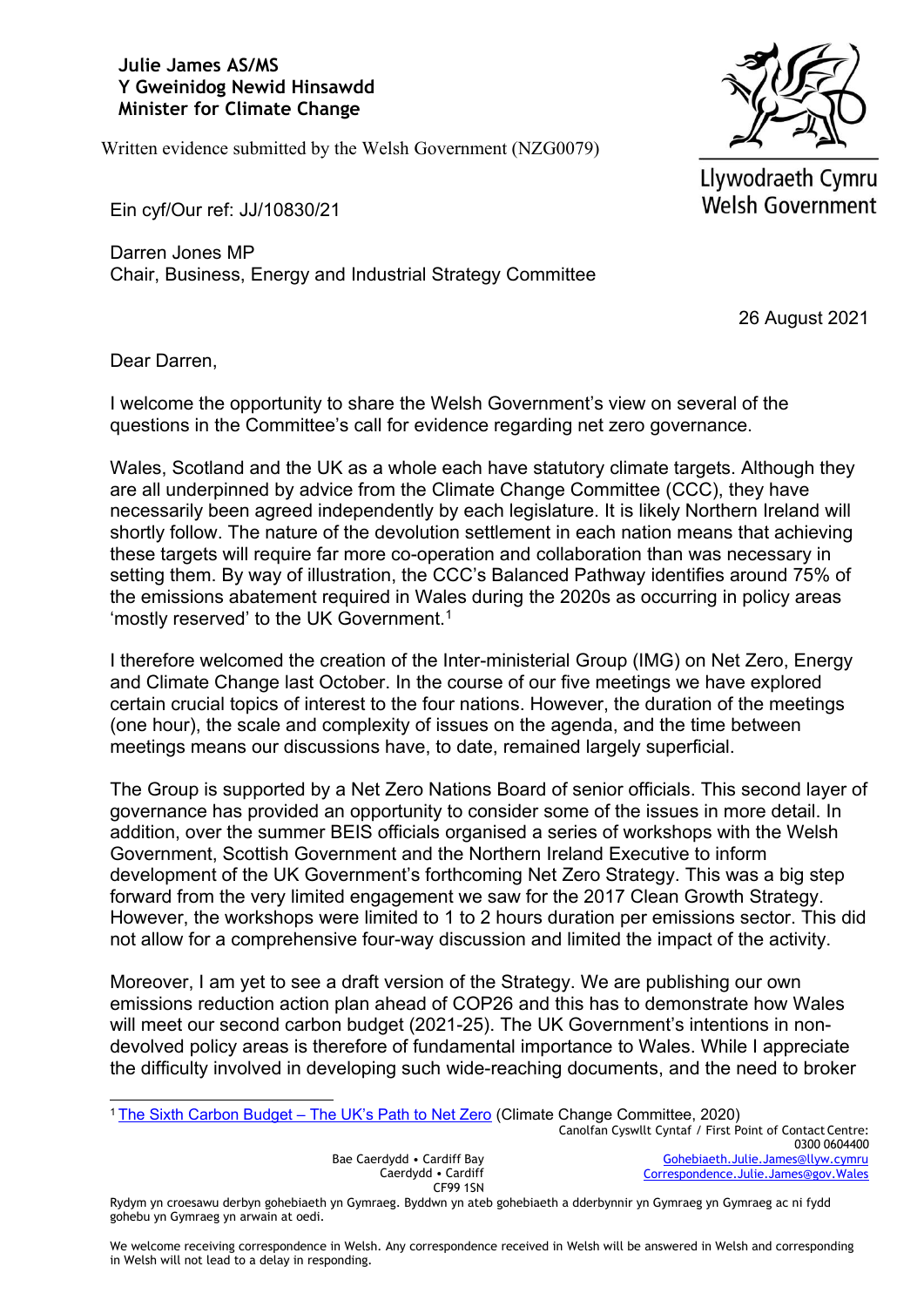cross-Whitehall agreement in parallel, the IMG and Board will only maximise their contribution to achieving the targets if all parties are willing to share information sufficiently early in the process.

There are, of course, similar IMGs covering other ministerial portfolios<sup>2</sup>. Each of these should also be discussing the response to the climate emergency. Yet to my knowledge there is no cross-government system in place for joining up the activity of the various Groups. The First Minister created my portfolio in order to maximise the synergies across the various policy areas. With responsibility for transport, energy, housing, planning and forestry, among other things, the Deputy Minister and I are able to take a holistic view. I would suggest there is a need for a similar approach in the dialogue between the four nations. The First Minister has recently written to the Prime Minister in support of the First Minister of Scotland's request for a summit before COP26. If put on a long-term footing, such a forum would provide the opportunity for considering this all-government perspective.

While the Welsh Government is fully committed to playing its part in getting to net-zero, UK Government investment is key, especially given the challenges of decarbonising buildings and transport. The UK Government's National Infrastructure Strategy includes an ambition to support "Decarbonising the economy and adapting to climate change", as well as a restatement of their "Levelling Up" agenda. If the UK Government are serious about either of these ambitions, then capital funding of reserved areas through the upcoming Comprehensive Spending Review must reflect and reverse the historic levels of underinvestment in infrastructure, such as the rail network in Wales.

Early fiscal certainty would support more joined up action across the UK. We are currently developing a new Wales Infrastructure Investment Strategy, the primary role of which is to ensure that our capital investments support the delivery of a zero carbon economy. However, the delivery of the strategy relies on the budgetary processes that underpin it. Longer-term capital settlements from UK Government are crucial in allowing us to clearly set out how our multi-year infrastructure plans will be funded, providing confidence to our partners, stakeholders and supply chains in Wales.

I want to take this opportunity to press once again for greater flexibility from UK Government in terms of our capital borrowing limits, to allow investment in infrastructure that is needed now to support the delivery of a zero-carbon economy in Wales. This is an area where we would welcome much swifter progress, alongside a review of UK public accounting practices in terms of the treatment of natural assets, particularly in the context of capital budgeting. This can be a barrier to using our capital budgets in a way that recognises the value of nature in a decarbonisation or biodiversity context.

A transition to net zero cannot be delivered through stand-alone initiatives and small pockets of additional spend. It requires a step change in the way the whole of Government funding is used. For example, in our new *"Beyond Recycling"* Circular Economy strategy we have committed to driving a transformation across the public sector in Wales, so that for the £6.7bn spent by the public sector in Wales, the procurement of sustainable goods and products becomes the norm. Structures which support thinking about how we can collectively use our financial levers to drive the change we need would be helpful. Our Budget Improvement Plan<sup>3</sup> provides some additional reflections on how fiscal and budgetary policy needs to change.

Regarding taxation, the aim of devolved taxes such as the landfill disposals tax is to contribute positively to the wider Welsh Government agenda on climate change. It is important to develop policy inclusively with UK Government to ensure positive changes in

<sup>2</sup> <https://www.gov.uk/government/collections/intergovernmental-relations>

<sup>3</sup> <https://gov.wales/sites/default/files/publications/2020-12/2021-2022-budget-improvement-plan.pdf>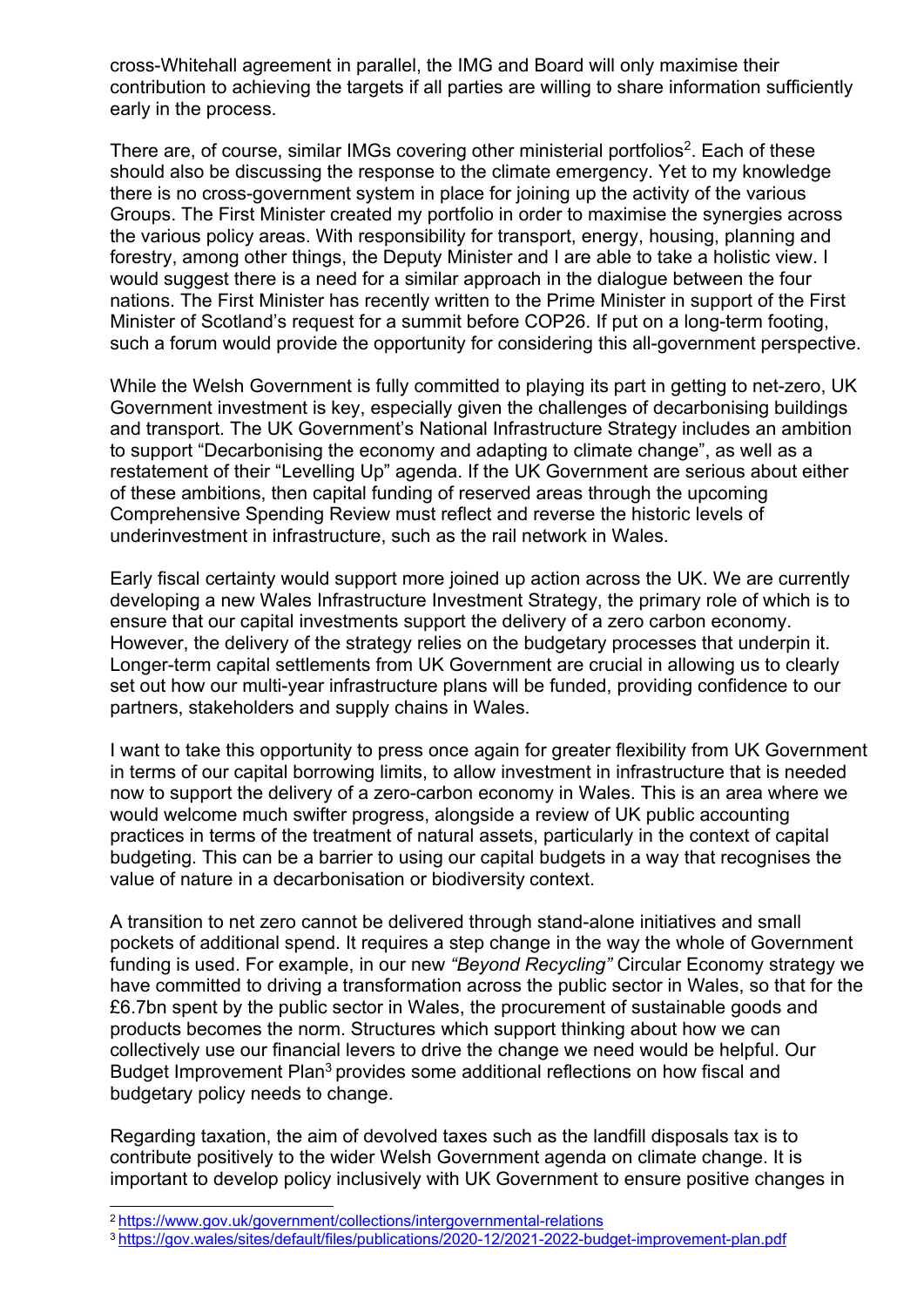one jurisdiction do not impact negatively elsewhere, for example on matters like "waste tourism".

For taxes developed on a UK wide basis, the development of a plastic packaging tax highlights the importance of working together across governments to achieve ambitious environmental aims. In this example, we have shared our experiences and evidence from key stakeholders in Wales to support development of the tax design. It is also important to have clarity and transparency on how resources from UK wide taxes are allocated and spent to ensure we understand and can consider the implications for funding and spending decisions in Wales.

Turning to the role of business and industry, there are several signals and forms of support that the UK Government needs to provide as a matter of urgency. Stakeholders have expressed some confusion about the UK Government's offer. It would be helpful if the support could be streamlined and presented in a way that is clear to different business audiences.

As well as clarity, long-term policy mechanisms are also important to provide consistency and surety to facilitate industrial investment. Many of our key sectors face complex and deep decarbonisation challenges. Without the ability to apply long-term solutions around their reinvestment plans, international headquarters are reluctant to invest in emerging technologies. The UK Government needs to increase funding for key programmes, including the Industrial Energy Transformation Fund. It needs to bring forward the Clean Steel Fund.

The UK Government must also follow the EU's lead in setting out initial thoughts for a Carbon Border Adjustment Mechanism. This will have the dual effect of levelling the playing field for EU ETS participants, while also generating revenues on imported goods with no carbon price. This will provide further vital funds for decarbonisation.

The ability of industry to switch to lower carbon fuels will be dependent upon affordable alternative fuels. Currently the alternatives to gas are significantly more expensive and the UK's current high electricity prices act as a barrier to switching to electricity. A solution to this issue needs to be found that does not result in the operating environment in the UK being significantly uncompetitive, or for costs for the least affluent households to increase further.

While areas of energy policy remain reserved to the UK Government, delivery is likely to be much more responsive to local characteristics and opportunities, particularly in areas such as heat decarbonisation. Wales is already identifying regional energy priorities through our Regional Energy Strategies, and will be translating these into spatial delivery through local detailed modelling and planning. The approach we are taking in Wales, setting a national framework and providing support to build capacity at a local level to develop and deliver plans for a net zero energy system, could inform an approach that UK Government and Ofgem together can deliver across the GB energy system.

We welcome Ofgem's recent change in approach to decarbonisation, in setting a net zero ambition and establishing the Net Zero Advisory Group at official level. We also welcome the involvement of Welsh Government officials as Ofgem considers a switch to a more proactive approach to investment in the grid. In Wales we will need a transformation of the energy networks if we are to eliminate virtually all emissions from electricity generation by 2035, decarbonise the way we heat our homes and business premises and accelerate the uptake of electric vehicles. In addition to our work on energy planning, Welsh Government is working with a range of partners to understand the likely grid requirements for 2050 and the immediate requirements to achieve 2030 targets. We welcome Ofgem's involvement in this work, and we will need Ofgem's support to agree that electricity and gas grid companies can deliver on these requirements at pace.